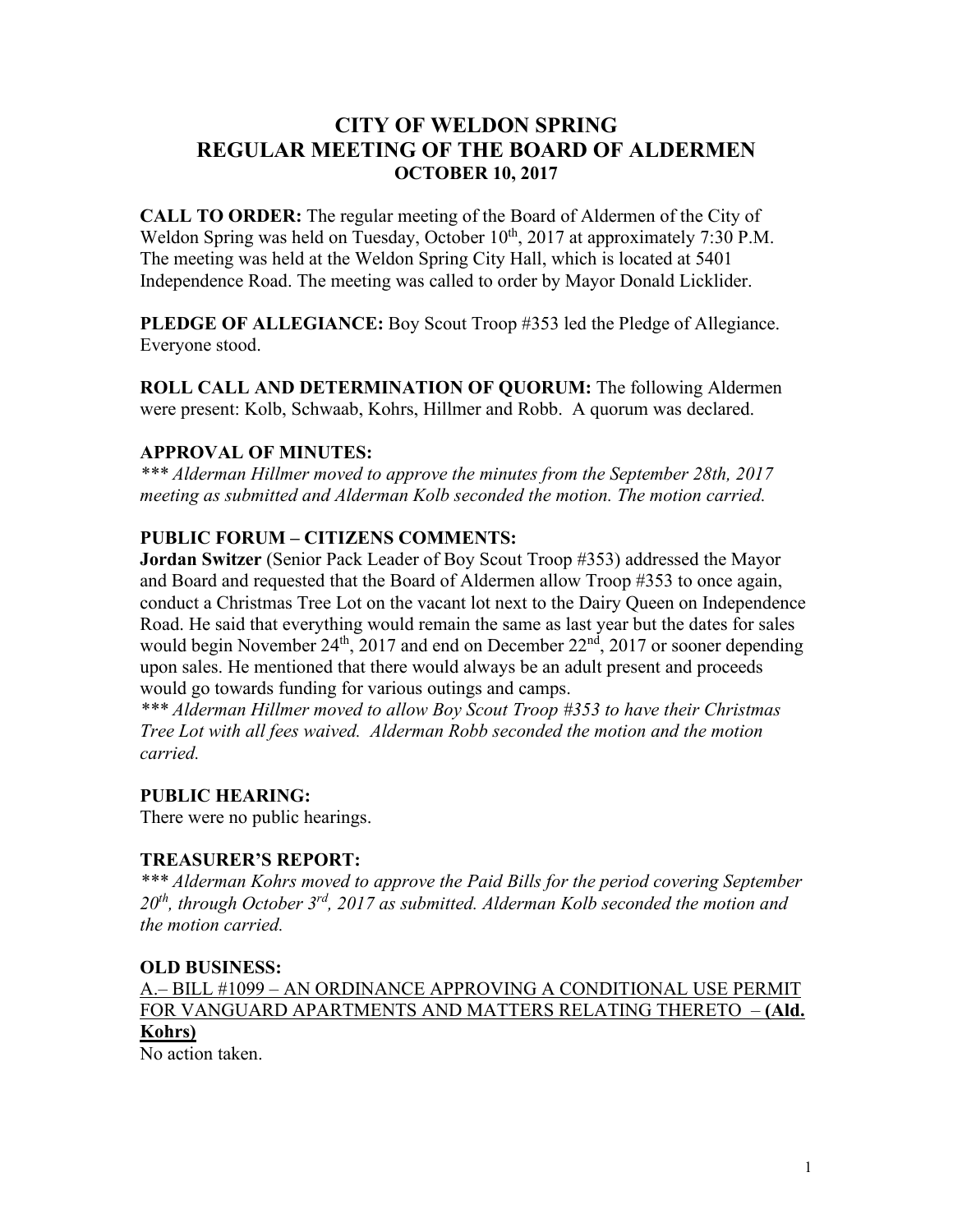## B.) – BILL # 1100 – AN ORDINANCE APPROVING THE AMENDED AREA PLAN FOR VANGUARD APARTMENTS – **(Ald. Baker)**

No action taken.

### **NEW BUSINESS:**

#### A.- EAGLE SCOUT PROJECT – JORDAN NOTZ – REQUEST FOR FUNDING – **(Consideration/Motion)**

**Jordan Notz** explained his proposed project to the Board of Aldermen. He would like to erect a disc-golf course within the City Park. He said that he felt that it would draw more people to the park, encourage kids to get outdoors, demonstrate City support for the Boy Scouts and would attract middle school, high school and college students. He said that he had already received donations in the amount of \$450.00 which would bring the cost of the project to \$2,576.14.

The **City Administrator** (Michael Padella) said that this project was not identified in the Master Park Plan but Jordan had taken this on as an inclusion to the Park Plan.

**Alderman Hillmer** asked if it was a practice to ask the beneficiary to help fund the project?

**Jordan Notz** said "yes" that it was.

**Alderman Kohrs** asked how many holes a disc golf course usually has.

**Scout Notz** said that typically there were 18 holes, but he was only suggesting four (4) holes due to the constraints of the park.

There was a lot of discussion regarding the possibility of walkers and park inhabitants getting hit by flying frisbees.

**Alderman Hillmer** said that his biggest concern (money aside) was that he didn't feel that the park was set up for this type of activity.

**Alderman Kolb** commended the scout on his presentation but stated that she was also concerned about this being too close to the walking trails.

**Mr. Padella** said that this was basically a practice course, more laid back.

**Alderman Hillmer** said that he didn't think that this would work logistically.

*\*\*\* Alderman Kohrs moved to approve the construction of the Eagle Scout Project and to fund the requested amount of \$2,576.14. Alderman Robb seconded the motion. Aldermen Hillmer, Kolb and Schwaab voted "No".* 

*The motion did not carry.* 

#### B. - HR GREEN -SUPPLEMENTAL AGREEMENT #2 – **(Discussion/Motion)** No action taken.

#### REPORTS & COMMITTEES

**City Administrator:** The City Administrator (Michael Padella) had submitted his report previously.

**City Attorney:** No report given.

**Planning & Zoning Commission:** No report given. Next meeting is scheduled for November  $6<sup>th</sup>$ , 2017.

**Committee Reports:** No report given.